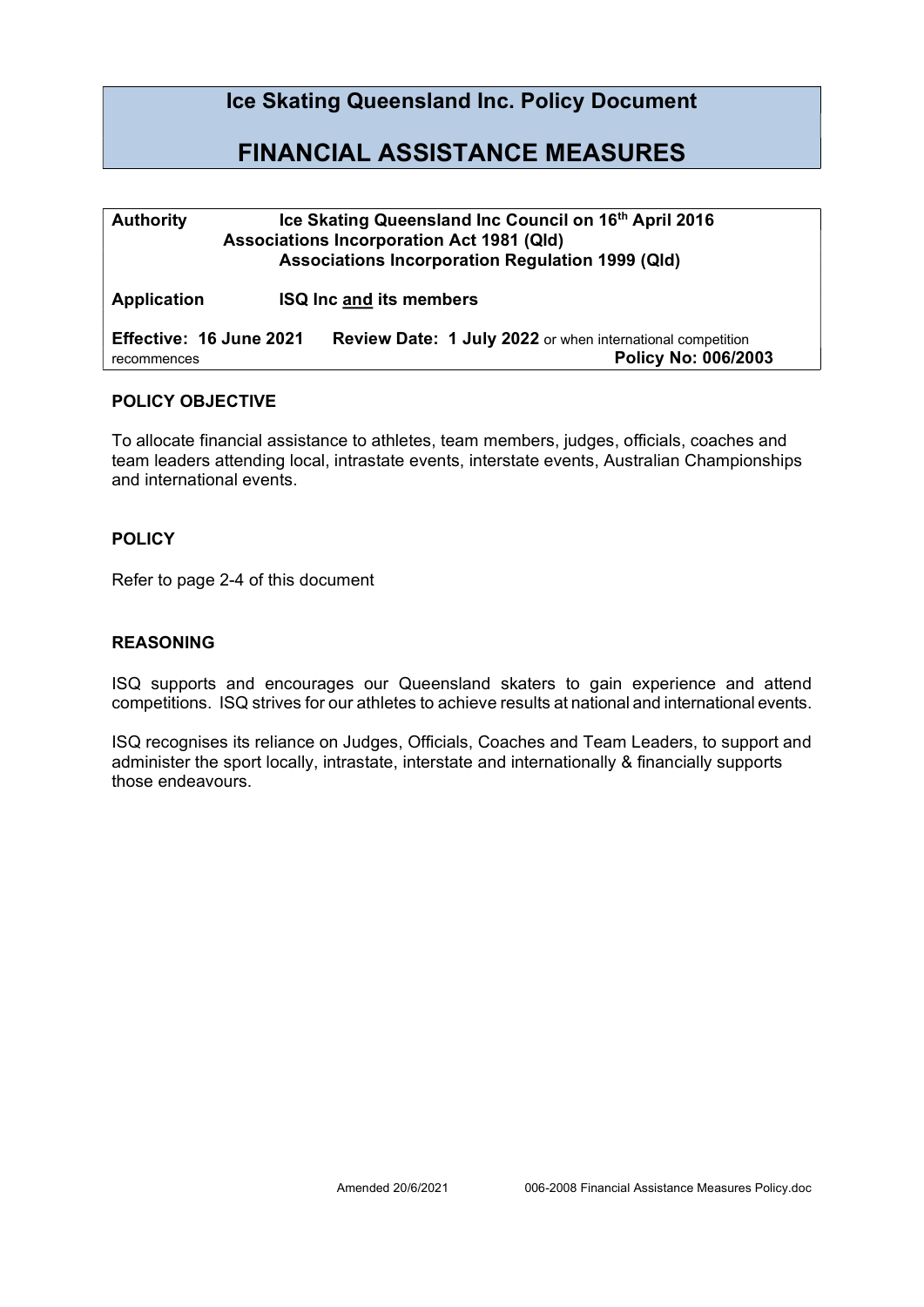| <b>ISQ FINANCIAL ASSISTANCE MEASURES POLICY</b>             |                                                                                                                                        |                                                                                                                                                                                     |                                                                                                                                                                                     |                                                                                                                                                         |                                                                                                       |
|-------------------------------------------------------------|----------------------------------------------------------------------------------------------------------------------------------------|-------------------------------------------------------------------------------------------------------------------------------------------------------------------------------------|-------------------------------------------------------------------------------------------------------------------------------------------------------------------------------------|---------------------------------------------------------------------------------------------------------------------------------------------------------|-------------------------------------------------------------------------------------------------------|
| <b>CATEGORY</b>                                             | Regional<br>[Townsville]                                                                                                               | Interstate<br><b>Competitions</b>                                                                                                                                                   | <b>Australian</b><br>Championships                                                                                                                                                  | <b>International Competitions,</b><br>Jnr Grand Prix Events, Four Continents &<br><b>Camps/Seminars</b><br>(This section of the policy is under Review. | <b>Grand Prix Events,</b><br>Jnr or Snr Worlds<br>(This section of the<br>policy is under<br>Review.) |
| <b>ATHLETES</b><br>[All divisions]<br>[Figure & Synch]      | Assist regional<br>athletes with travel to<br>Qld. Championships<br>to a maximum of<br>\$400                                           | Entry Fee,<br>(excluding Aussie Skate<br>and Artistic competitions)                                                                                                                 | Entry fees for each of the<br>first three place-getters at<br>the Queensland<br>Championships                                                                                       |                                                                                                                                                         |                                                                                                       |
| <b>TEAM LEADERS</b><br>[Figure & Synch]                     | Nil                                                                                                                                    | Up to \$400<br>The team must contain at<br>least 10 skaters being<br>current financial<br>members of ISQ.                                                                           | Up to \$400 plus \$100 per<br>available day $(7)$ (Must be in<br>accordance with Policy<br>013/2003).                                                                               |                                                                                                                                                         |                                                                                                       |
| <b>JUDGES &amp;</b><br><b>TECHNICAL</b><br><b>OFFICIALS</b> | Reasonable<br>assistance as<br>approved by ISQ                                                                                         | Up to \$400 +\$100 per<br>available day (must be<br>invited)                                                                                                                        | Up to \$400 plus \$100 per<br>available day(7) (Additional<br>to ISA assistance)                                                                                                    |                                                                                                                                                         |                                                                                                       |
| <b>COACHES</b><br>[Figure & Synch]                          | Up to \$300 for<br>Townsville coaches<br>travelling to Brisbane<br>or when ISQ requires<br>Brisbane coaches to<br>travel to Townsville | Funding dependent on<br>number of ISQ member<br>skaters the coach is<br>responsible for at the<br>competition:<br>$<$ 3 skaters - \$200<br>>5 skaters - \$300<br>>7 skaters - \$500 | Funding dependent on<br>number of ISQ member<br>skaters the coach is<br>responsible for at the<br>competition:<br>$<$ 3 skaters - \$200<br>>5 skaters - \$300<br>>7 skaters - \$500 |                                                                                                                                                         |                                                                                                       |
|                                                             |                                                                                                                                        |                                                                                                                                                                                     |                                                                                                                                                                                     |                                                                                                                                                         |                                                                                                       |